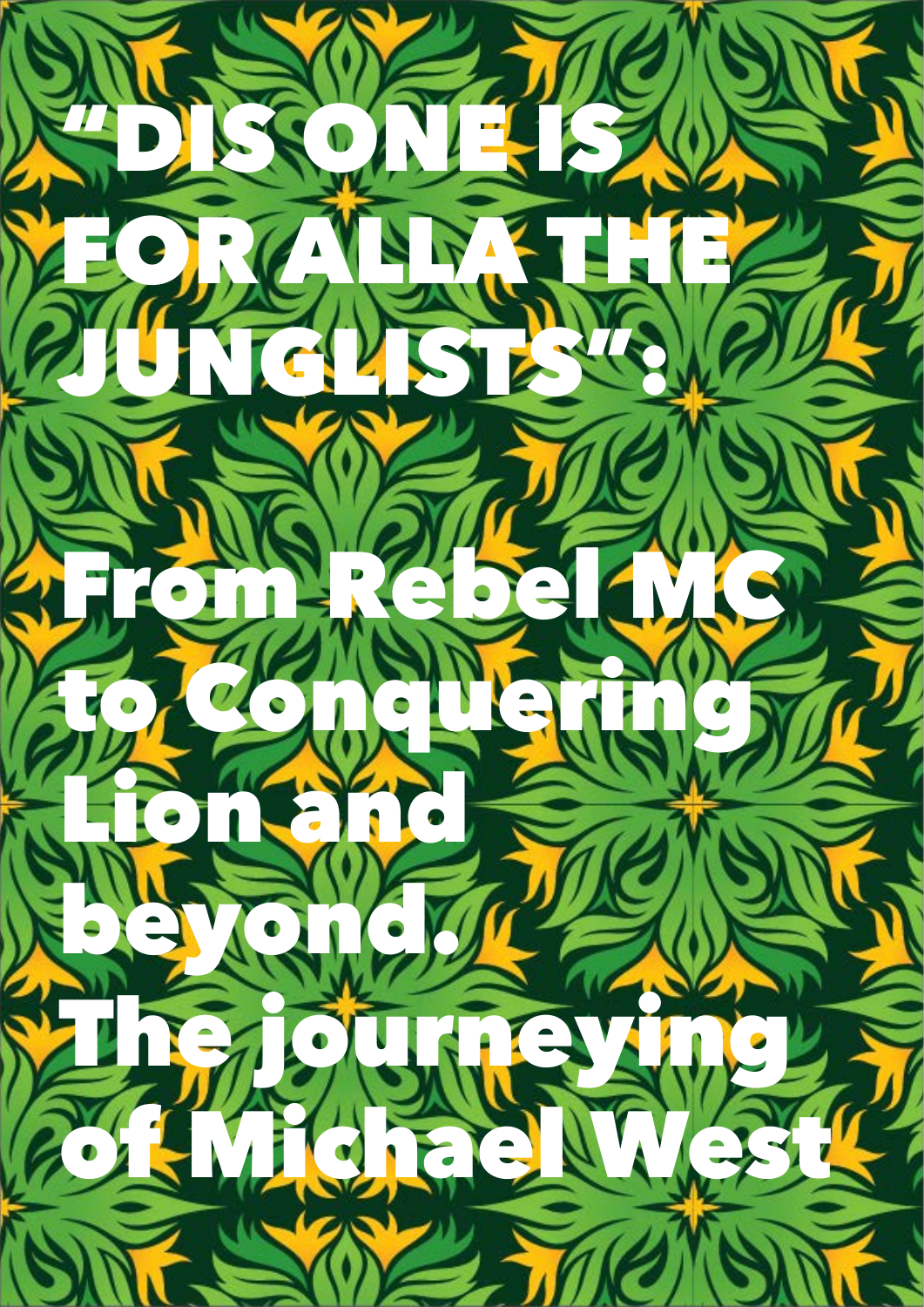# MATT GRIMES

Taking a broadly historio- $\perp$  graphical and socio-cultural approach, this article presents the development of Jungle, a unique Black British musical form, through the musical lifecourse of one of Jungle's originators and innovators Michael West aka Congo Natty. With its roots in Reggae soundsystem culture, British Hip-Hop, Soul and Rastafarian philosophy, Jungle emerged from various previous manifestations of Black British music since the 1970's. With his ongoing development of and contribution to Jungle music and its culture, West presents a Black British identity that reflects the multicultural society he grew up in, and continues to inhabit.

# Establishing a British Black **Identity**

Born in Islington London in 1965 to a Jamaican father and Welsh white mother, as a young man Michael West often frequented north London Reggae soundsystem clashes, immersing himself in soundsystem culture. When he was 20 years old, he and some friends started their own soundsystem called Beat Freaks in which they would play a mixture of Hip-Hop, Reggae and the New York and Chicago house records that were just starting to infiltrate UK record shops. Influenced by these diverse sounds, West's first foray into music production was through his 1985 untitled release under the name of Micron, followed by the tune Solar Rock, which was heavily influenced by the style of Hip-Hop/Electro style that was developing in the USA through artists such as Afrika Bambaataa and Soul Sonic Force. The title itself was perhaps homage to Afrika Bambaataa

and the Soul Sonic Force's 1982 release Planet Rock.

Rather than continuing to emulate American Electro, Hip-Hop and House, which spoke of the African American experience, the release of his next tune Cockney Rhythm was an attempt at trying to establish a UK manifestation of American Hip-Hop. What set this aside from his American counterparts was the use of a sampled Reggae bass line



from Mikey Dread's 1979 tune Operators Choice. West drew on a number of Jamaican influences for his music productions as a homage to the music he had experienced, and continued to experience, at the Reggae soundclashes. It could be argued that West's combination of Hip-Hop and Reggae, was also a way of expressing Black British youth experience and identity for his generation. So whilst Jamaican Reggae music played a part in his local culture, through the Caribbean diaspora of his father's generation, being born in England created a distance between his father's experience of Jamaican culture and West's own experiences of growing up in North London. As noted by both Paul Gilroy (1987) and Simon Jones (1988), young

blacks in 1970's Britain also sought to establish a Black British identity that was reflective of their localised experiences. Lloyd Bradley (2002) suggests that in the 1970's, the older generation of Caribbean immigrants used American Civil rights and Black Power as a revolutionary template. For British Reggae bands, such as Steel Pulse and Aswad, this did not resonate entirely with their experiences of being young and black in 1970's/80's Britain. As Bradley notes:

 "To the new young bands, roots Reggae was a particularly relevant expression of blackness [...] Oddly, Rastafari's notions of displacement actually made greater sense in the UK that it did in Jamaica [….] It was easy to brood on the idea that if you were born in England or arrived as a child, it wasn't by choice and the Caribbean was where you should be. Thus it wasn't a quantum leap to mentally translate the Africa/ Jamaica theme to a West Indies/ Great Britain forced exodus." (2001: 430-431)

This referential harking back to a sense of 'homeland' to establish a unique Black British identity would be a trope that West himself would draw upon later in his life.

### Street tuff rebel music

music, Ragga was instrumentally 35 Through soundsystems like Unity, Heatwave and Jah Tubbys, alongside emerging young UK toasters such as Tenor Fly who cut his teeth MC'ing on Lloyd Coxsone's Sound System, West was also exposed to ragga music, a subgenre of dancehall that was originating in Jamaica at that time. Unlike previous incarnations of Jamaican Reggae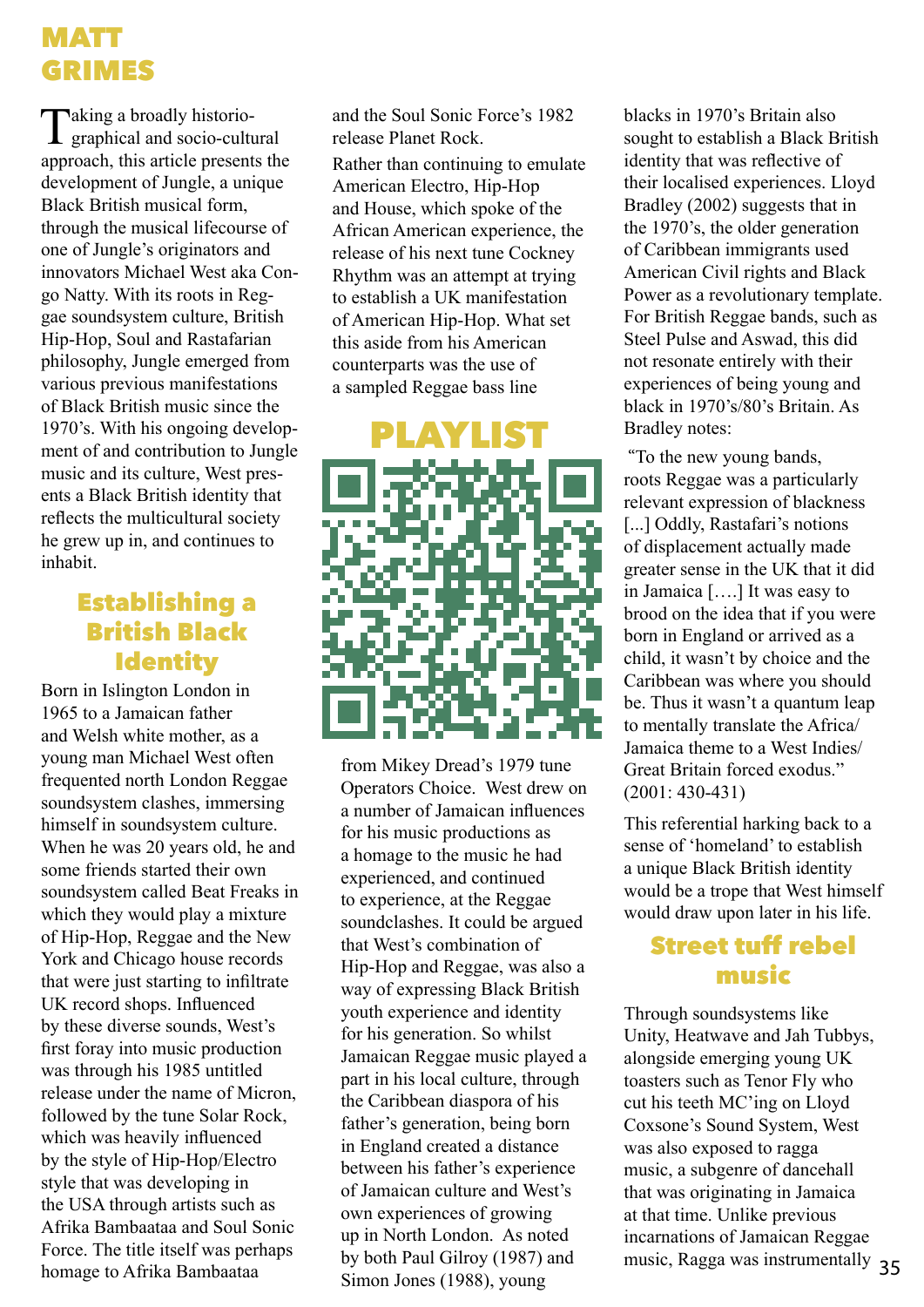driven by electronic forms where, like Hip-Hop, sampling served a prominent role in its production, something that West was already familiar with by using sampling techniques and electronic instrumentation in his early productions. 1988 saw West form the group Double Trouble who had major chart success with the single Street Tuff , the use of the spelling 'tuff ' perhaps referencing Bob Marley's nickname and business empire Tuff Gong.

Again, as a nod to Jamaican and London soundsystem culture, he sampled the bassline from The Maytals 1968 hit '54-46 That's My Number' and combined this with self-produced synth stabs and syncopated breaks, frenetic patterns of cut up and rearranged sampled drum breaks from US Funk and Soul records. When Double Trouble split after their chart success, West continued his contractual relationship with Desire Records, and during 1990, released a number of singles and an album titled Rebel Music:



It could be argued that Rebel Music was a nod to Bob Marley and Reggae/Rastafarian cultural heritage. The album single Culture samples Jimmy Cliff and Dennis Alcapone and lyrically references Bob Marley, with West asking that people should study their culture. For the first time on record, West also used the term Jungle music and Junglist in his lyrics, suggesting that this term was linked to the Jamaican

culture that West suggested people should seek to understand and engage with. Whilst the historical factuality of the time of such musical developments and introductions are always going to be contested, it's worth noting that West and a few other producers such as DJ Hype, who was part of the Heatwave Soundsystem, and his friend Scientist, had already been experimenting with Ragga and Dub basslines since early 1990. As pirate radio station Kool FM's MC Navigator explains the term jungle comes from junglist and was first heard in raves as a Rebel MC sample:

of the authorities. From this UK acid house/ techno rave scene a particular sound was emerging in the early 90's. The electronic instruments that spawned techno, such as the Roland 909 and 808 drum machines and the use of rudimentary samplers in early US Hip-Hop were being repurposed by UK producers in the early 1990's as they produced a sped-up form of techno called hardcore. As Simon Reynolds (1994) notes, the hardcore techno tunes of 1991 that were based around looped hip hop beats became hugely popular and "the gritty funky syncopation drew more black British kids

Rebel got this chant — 'alla the junglists' — from a yard-tape [ie, a sound system mix-tape from Jamaica]. There's a place in Kingston called Tivoli Gardens, and the people call it the jungle. When you hear on a yard-tape the MC sending a big-up to 'alla the junglists', they're calling out to a posse from Tivoli. When Rebel sampled that, people cottoned on, and soon they started to call the music 'Jungle' (Mc Navigator cited in Reynolds 1994)

In Jamaica, a Junglist is a slang term which refers to a person living in Jungle, an area of West Kingston, Jamaica. However, the term further developed into slang for people who operated outside of the law, or according to the 'law of the jungle' such as rudeboys and gangsters. This co-option of the term Junglist in the UK seemed to resonate with the activities of UK Soundsystem culture that also operated outside of the law in terms of the legality of the soundclashes that at times took place in unlicensed premises, along with the unlicensed selling of alcohol and the illegal drug culture that existed in and around soundsystems; practices which would often bring the soundsystem operators into direct conflict with the authorities.

A similar situation simultaneously existed in the UK acid house/ techno scene, where warehouse parties and the popular use of ecstasy, attracted the attention

into hardcore rave. In turn they brought new musical inputs, Ragga and Dub in 92 and Soul in 93"

Whilst previously sampling Reggae, Ska and Ragga and infusing his music with audio samples of gunshots, rewinds, sirens, air horns and lyrical references to soundboys, rudeboys, badboys and gangsters, West's use of visual references to Jamaican and Rasta culture became prominent during and beyond this period.

### BLACK MEANING GOOD

His 1991 follow up album Black Meaning Good (https://www. discogs.com/Rebel-MC-Black-Meaning-Good/master/20284) continued to draw musical reference from ragga and Hip-Hop but visually referenced Jamaican and Rastafarian culture in a more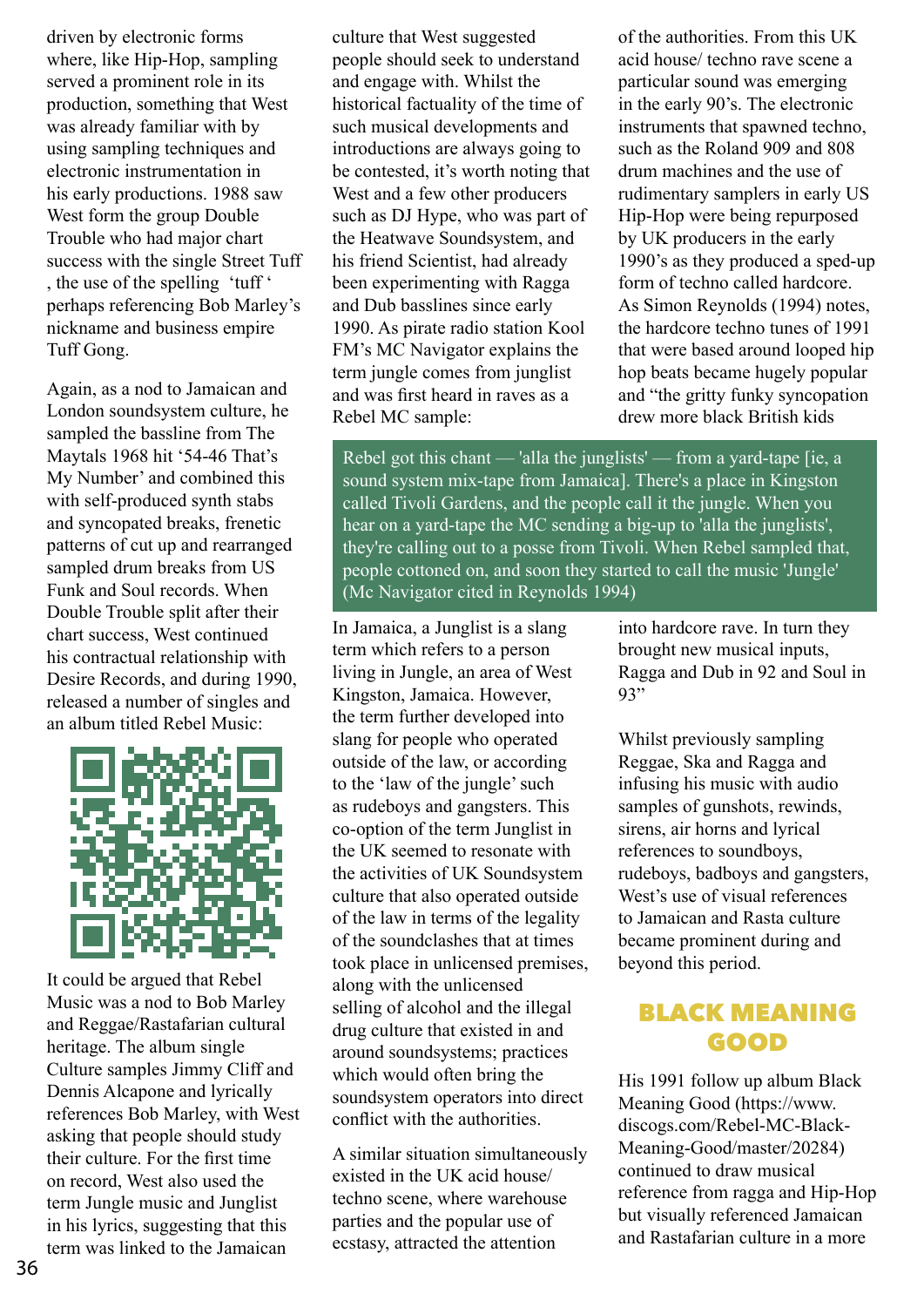direct way than Rebel Music had previously done with red, gold and green being the only colours on an otherwise black and white cover. What is particularly visually striking is the illustration of what it seems are black slaves carrying texts that show how the word black has always been linked to a negative expression created and perpetrated by white people. The illustration suggests that the slaves are having to shoulder and carry around with them the burden of those negative connotations, as West and his Black British counterparts continued to do in contemporary UK society. As a challenge to this, West reclaims that word as something that has positive connotations and meanings and the lyrical content of a number of the songs suggest a move towards the expression of more conscious lyrics.

Rebel MC's late 1990 release Wickedest Sound sampled Barrington Levy's Under The Sensi, along with Mikey Dread and Cutty Ranks and live Ragga toasting by employing the skills of UK Ragga MC Tenor Fly. These vocals were layered over a rhythm of infectious breaks, chopped up and rearranged versions of the now eponymous Amen Break, a sample from GC Coleman's drum solo from the 1969 funk soul song Amen Brother by The Winstons, that is the foundation of any Jungle and early Drum and Bass tune. Not only did West strip down the Amen Break to single drum hits he innovatively rearranged them in a hyper syncopated way that was a presage of the Jungle drum rhythm that would later emerge. West and others at the early inception of Jungle took inspiration and production values from the likes of Lee Scratch Perry who as Wall (2012) suggests, pushed the boundaries of dub production through innovative uses of the mixing desk as a form of instrumentation as well as production. As West Explains;

"..when you have a certain way of making music, it's a lot to do with the technology that is available at the time. Jungle music was at the cutting edge of technology [.....] The technology was already here. Akai made the samplers but nobody was doing what we were doing with the breakbeats. [....] Were going to use the desk and sampler and any other bit of equipment we can, in the way we wanna use it."

#### (West cited in Clay 2013)

This innovative use of technology and approach, to pushing the technical capabilities of both the machinery and the sonic boundaries of the bass frequencies, propelled the development of Jungle as a musical form. Wall (2012) warns against seeing technology as deterministic in the development of musical sounds. In this sense he suggests that whilst technology can enable, it should not be seen as the sole driving force of a society's culture and history. As Anderton et al (2013:17) argue "technology 'affords' us with a certain range of possibilities and we have agency in choosing our responses within that process" (17). So whilst technology can contribute towards a shift in culture we have to be mindful that it is also social, cultural and economic forces that also shape a particular sound. For West, the possibilities technology played in the development of Jungle as a musical form, also afforded him a way of gaining independence from the mainstream music industries. However, West's approach to the production and distribution of Jungle was not just technology driven. It was

also influenced by cultural, social and economic forces, such as the relative affordability of the technology, the Jamaican and Rastafarian cultural and musical references he drew upon for his productions, and the multicultural society in which he grew up in, reflected in the uniqueness of the sound he was creating. As West succinctly puts it:

Jungle wasn't just about the music it was about the way of life. Jungle was about supporting yourself; making and producing your own tune, having your own label, distributing your own music. Suddenly becoming your own boss and having that mindset of "I don't need anyone, all I need is my studio, where I can build my tunes, and then I can get them pressed up and I'll sell em". And that in itself is influential" (West cited in Clay 2013)

# WORD, SOUND, POWER

The importance of West gaining his independence was brought to the fore when he parted company with Desire Records towards the end of 1991, over differences of musical direction. Inspired by Bob Marley's Tuff Gong label West set up his own label, Tribal Bass Records, supported by the independent label Big Life and released Word Sound Power, an album that demonstrated a clear influence of and debt to Reggae and Rastafarian culture:

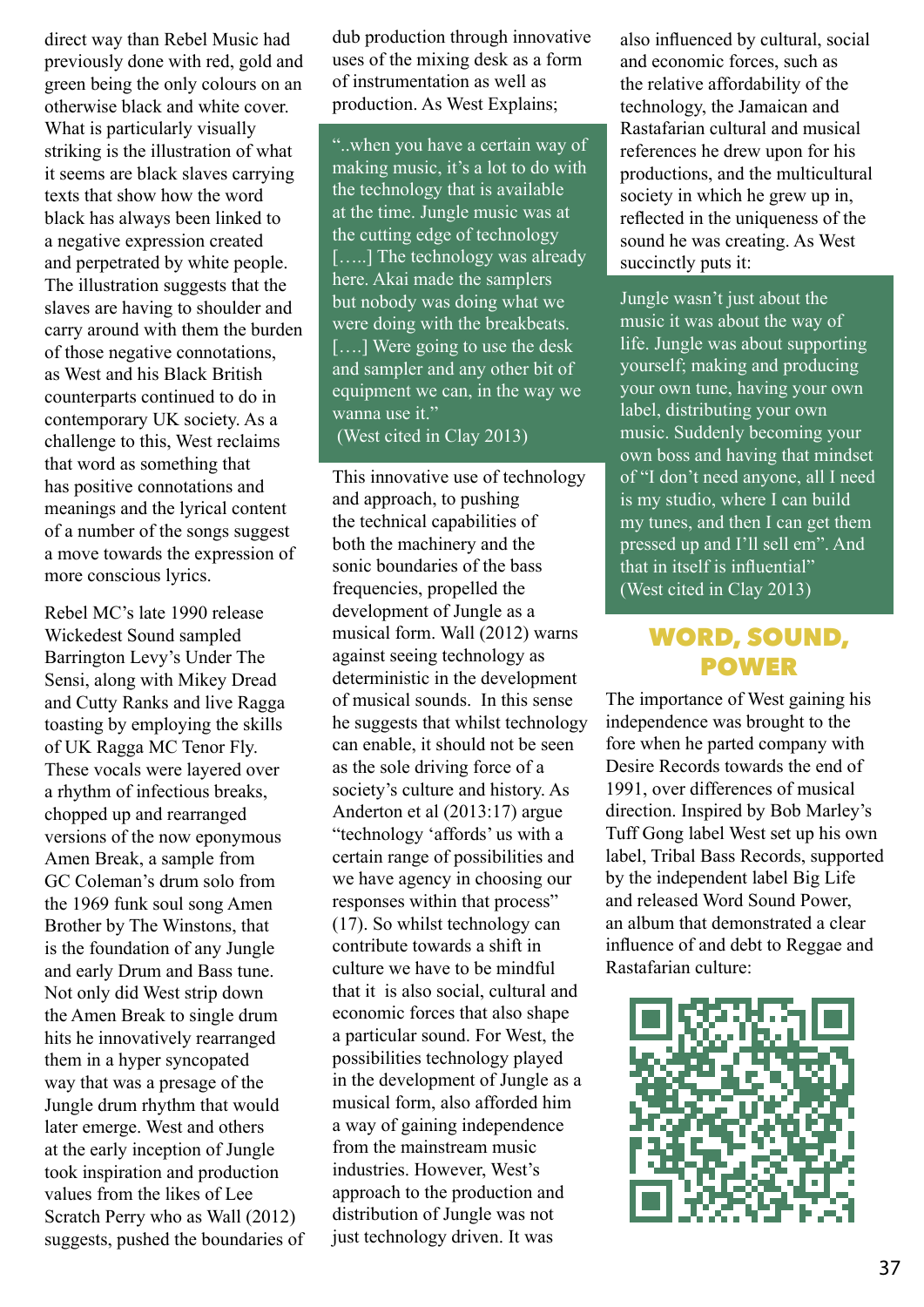The very title of the album draws heavily on Rastafarian philosophy where the idea that the vibrations of speech and music impact the world, both physically and socially. As Stephens (1999: 294-295) notes the relationship between Word/ Sound/Power is recognised in Rastafarian philosophy and religious practices as a holy trinity, where the repetitive use of the combination of conscious words and appropriate sounds equals power. West's cultural knowledge and understanding of this Rastafarian holy trinity easily transposed onto his experiences of Reggae sound system culture that would often reference Rastafarian philosophy through the Reggae records that were played out on the soundsystems

### Behold the Conquering Lion

After the relative mediocre success of the album, West retired the Rebel MC moniker and retreated to his studio to work on a number of DiY projects. As a homage to soundsystem culture, he released a number of dub plates during 1993 and 1994 under the pseudonyms of X Project and most significantly Blackstar and 'Conquering Lion.' The release of Inahsound, Lion of Judah and the ground breaking Code Red/ Phenomenon 1 under the latter monikers cemented the now recognisable hyper-syncopated Jungle breaks and tempo whilst combining samples of basslines and vocals from old roots and dub Reggae productions and

We were born in a soundsystem culture, and the sound system culture was about sound, word and power. The words would be the man on the mic, the sound was the sound of the riddim and the power was the amplification through the speakers. I wanted to be around that trinity (West cited in Beaumont-Thomas 2013)

Song titles referencing Rastafarianism and African heritage such as Let Jah Light Shine, African Descendant, Jahovia and Creation Rebel alongside salutations to Jah seem to suggest that the Reggae and Rastafarian motifs previously sampled by West, had been replaced by a deeper philosophical interest in Rastafarianism, which is reinforced in the conscious lyrical content of the songs penned for this album. Musically, the album also saw West move away from Hip-Hop rhythms and samples and more towards dub basslines and more syncopated Jungle drum breaks.

repurposing them for a more contemporary British youth. This innovative approach created music that was made for the club and soundsystem; music that was produced to dance to.

This innovative new approach that combined historically located Reggae tropes with hyper syncopated breaks gave West and his fellow Jungle producers a distinctive sound of their own. It could be argued that just as early roots Reggae enabled Steel Pulse and Aswad to establish a sense of black British identity, Jungle seemed to suggest a similar journey for many young black and ethnic youth in 1990's multi-cultural Britain. "Jungle was a revolution. Jungle was the first time we'd got our own music, our own way of talking, our own way of dressing. Everything." (West

#### cited in Clay 2013)

By 1994 the term Jungle and Junglist had become common parlance amongst those who attended raves and the emerging musical form garnered interest from mainstream media including a 1994 BBC 2 documentary Jungle Fever about the scene and its protagonists. In the BBC's particular historiography of Jungle, West's presence was strangely absent, which may have been an oversight on the BBC's part or a result of West converting to Rastafarianism, taking on his spiritual name Mikail Tafari, and not wanting to engage with the babylon media.

At this time, West set up his independent recording and distribution operation from his house in Tottenham; "My Yard was full of tune-like a warehouse! We'd broken away from the whole machine. We were running our own mechanism, our own threads" (West 2012 cited in Resident Advisor) Whilst developing and building his independent label and productions, West made a number of visits to Jamaica playing his Jungle music back to the culture that it took its references and influences from and meeting with Jamaican and Rastafarian communities, where he amassed a number of field recordings. His many trips led him to release his first album on the newly formed Congo Natty label, Tribute to Emperor Haile Selassie I, under the pseudonym of Blackstar-

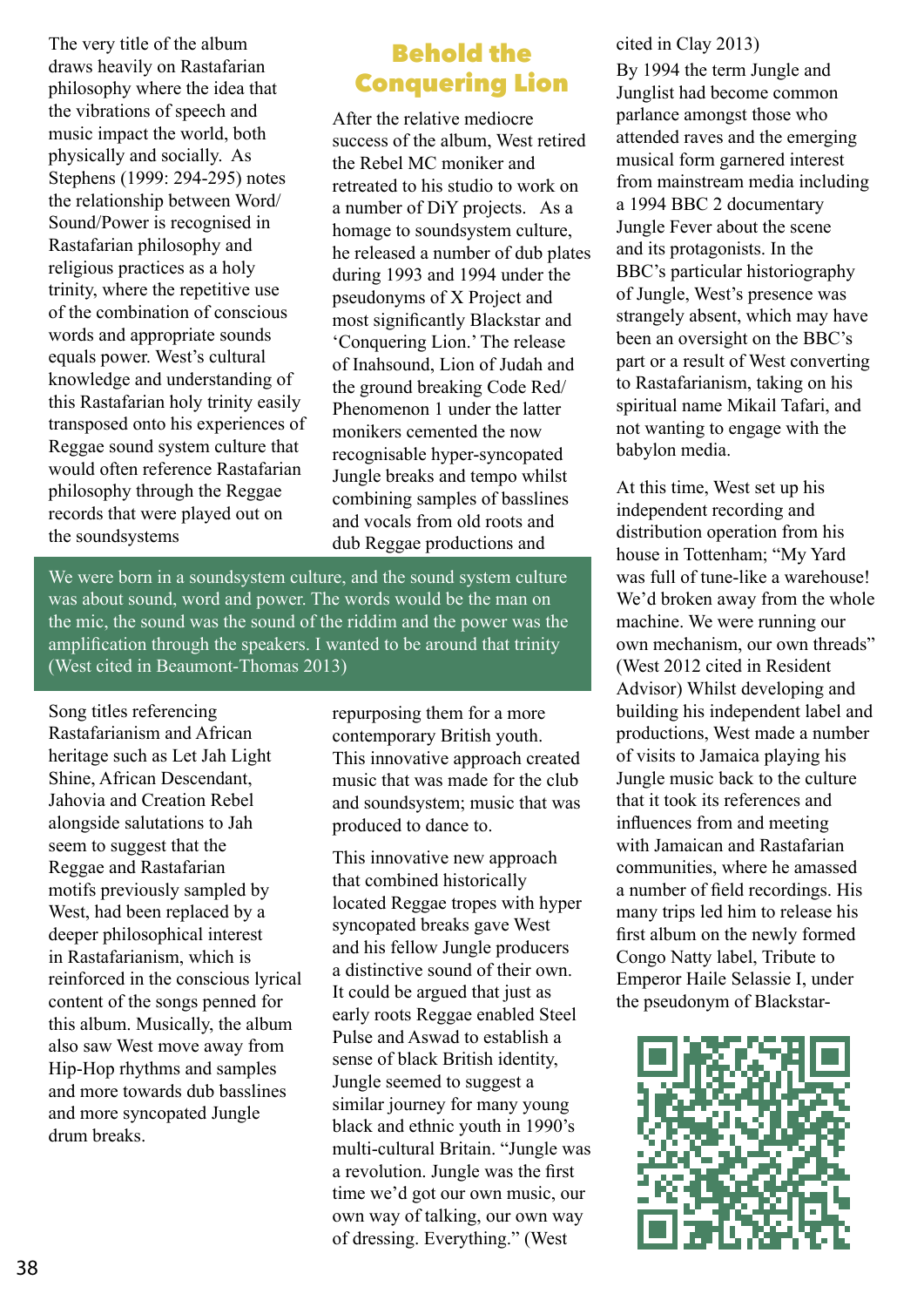This album drew heavily on Rastafarian motifs such as niabynghi drumming, recordings of Rastafarian prayers, hymns and chants, old news recordings and speeches from Emperor Haile Selassie. It also included the sounds of the foghorns of the Black Star Line and Windrush steamboat carriers, which were synonymous with the African and Caribbean diaspora and their quest for economic independence, but which also to connoted the historical transportation of African slaves. The inner sleeve of the record contained a number of quotes from Revelations and the Psalms of the Bible. These cultural and religious references were cut and pasted onto bass heavy riddims, hyper syncopated breaks patterns and toasting from a wealth of UK and International MC's and Reggae/dancehall artists, creating a hyperkinetic sound. West's religious beliefs and practices, combined with his highly valued production skills, resulted in him becoming seen as representative of a unique form of UK Jungle that included ragga/ Rasta motifs supplemented by a deep sense of spirituality that other Jungle producers and tunes seemed to lack.

### BORN AGAIN

From 1995- 2007 the Congo Natty label grew and produced a number of sub-labels such as Congo Natty Bass and Congo Natty Dub and an increasing catalogue of productions, under a number of pseudonyms such as Blackstar, Lion of Judah, Tribe of Isaachar and Congo Natty, the name by which he has become better and more commonly known. In Rastafarian culture The term Natty refers to the idea of natural or with nature whilst similarly the term Congo (sometimes used

synonymously with the word Bongo) is a positive reclamation by Rastafarians of a colonial derogatory term for black Africans (Price 2009). This idea of living a life as a natural black African suggests that there is a connection with Africa's/Ethiopia's tribal past. In contemporary Jamaican culture, the term Congo Natty is a name given to a Rastafarian (predominantly rural) who is selfsufficient, grows their own food and lives outside of mainstream society and its trappings (Clay 2013). West's decision to choose this name could suggest a reference to his independent production and distribution practices that sat outside of the mainstream music industries but could also indicate how seriously he took his religious beliefs. Some of his releases during this period include remixes and re-issues of other tunes from West's earlier productions, including a return to the Rebel MC moniker with the release of the Born Again album in 2004. The cover depicts a baby West with his mother and the face of Haile Selassie I in the background. The album's name suggests a momentary return of his Rebel MC identity but also recognition of how far he had travelled and how his Rastafarian spirituality and beliefs emerged from that earliest West musical identity -



By 2007, despite his continuing success, the music business started to become less important to him. Spurred on by his religious

beliefs, West uprooted his whole family and moved to Shashamane in Ethiopia, an area of land that Emperor Haile Selassie I left for the settlement of Rasta's, Jamaicans and other Caribbean citizens who wanted to return to Africa, and which contains the largest Rastafarian community in the world.

"My aim was always to get to Ethiopia and get out of Babylon. Getting Out of Babylon meant gathering the family, getting rid of all the things that tie us down. And that was the point of my journey" (West cited in Resident Advisor 2012)

West suggested that this was a life changing transformation, a rebirth "It was like being born again. My spirit was there. I felt like I had returned home" (West cited in Clay 2013). West's dream of living a pure Rastafarian life in Shashamane, with a focussed commitment to his religion, supported by an income from his back catalogue as his means of living, seemed to override his desire to follow his own musical career. But in late 2008 the manager of his business affairs in the UK became seriously ill and things started to go wrong. Eventually, he had to return to the uk with "three little ones and two bigger ones and my wife. And thirteen pound. That's not a good look. So, at that point I started again" (West cited in Resident Advisor 2012)

Ever philosophical about his situation, he attributed his return as a spiritual calling from the most holy Jah Rastafari to continue on his journey to make music and create a better world for the youth of the UK. Central to the Congo Natty label was a sense of a Congo Natty family. Members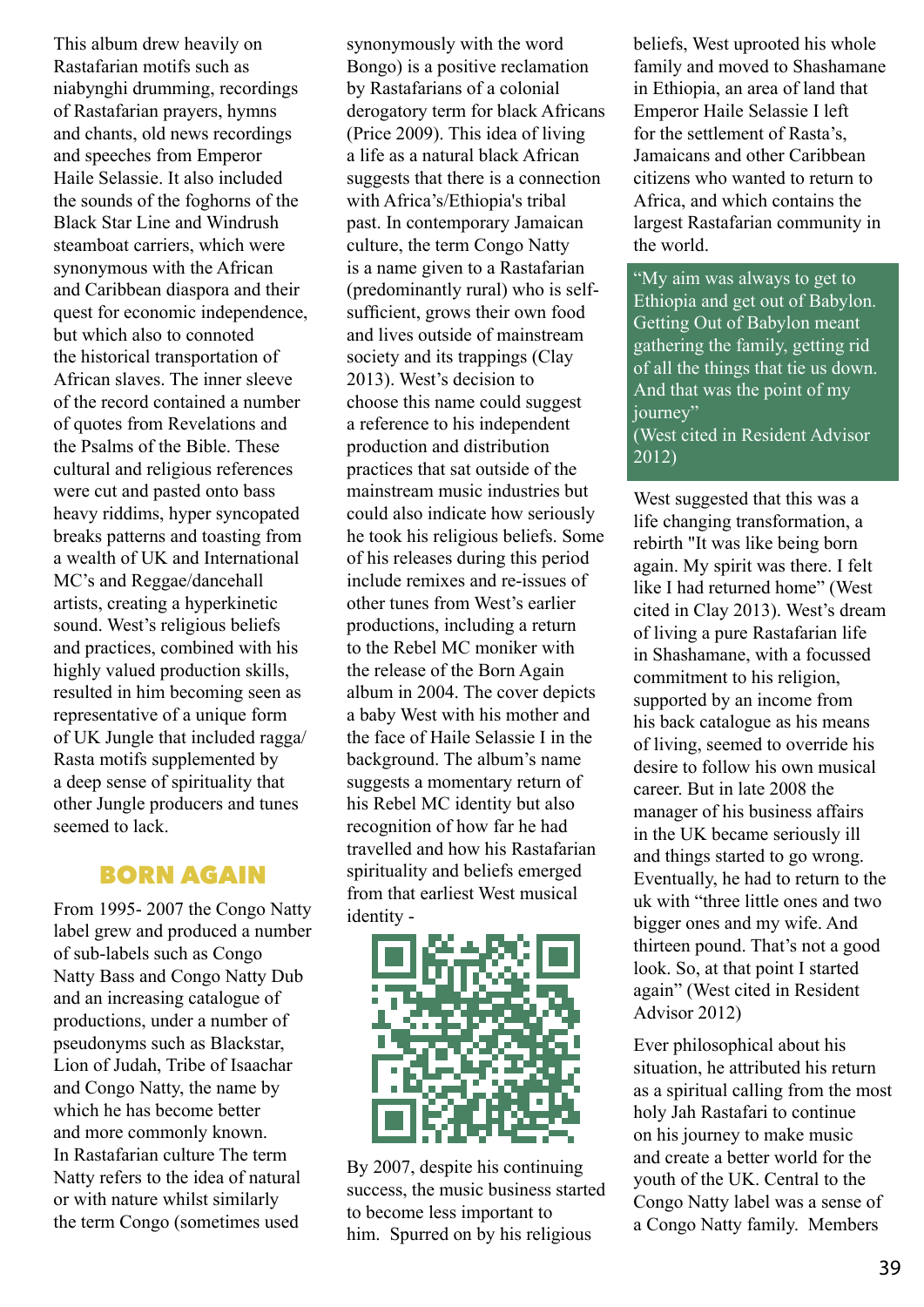of his immediate family, relatives and friends that worked in and around the label were encouraged to develop their own musical productions and careers. A number of releases propelled West towards making the album Jungle Revolution in 2013 on Big Dada Recordings. Out of respect for the country that spawned his musical career, he brought together a line-up of UK toasters and MC's and released the single UK Allstars, as a reinforcement of the place of origination and a unique and defining sound that, while including ingredients of Jamaican sounds and culture, could only have been made in the social, cultural and political milieu of the UK.

# Junglist Souljah

Since then West, has continued to produce Jungle music as Congo Natty, always pushing sonic boundaries and technology to its limits, defining what UK Jungle represents. As a self-appointed ambassador for Jungle he has taken its sound around the world, appearing at small clubs as well as major international festivals and even curating his own Jungle events. In a similar way that West acknowledged the influence of Reggae and Rasta culture on his musical practices, it could be argued that a number of more recent musical forms such as Garage, Dubstep and Grime owe a debt to West and other Jungle pioneers. Without Jungle, those musical forms may never have emerged.

West remains deeply political and for him, the donning of army greens is recognition of the fact that he sees himself as a soldier fighting a revolution against all injustices. He sees music as the way to break down barriers and bring people together. At the same time, he remains deeply spiritual. Reinforcing his Rastafarian beliefs, West's productions continue to reference Rastafarian culture. Where ragga seemed to err towards the darker sounds and lyrics of Jamaican culture, West's sound also embraces the African diaspora and presents a multitude of expositions of blackness from multiple perspectives and multiple voices that seek to embrace love, peace and unity and reflect the multicultural society he grew up in and continues to inhabit.

### Bibliography

Beaumont-Thomas, B. (2013) Congo Natty and the Jungle revolution. Guardian Music. July 2013 Available at: https://www. theguardian.com/music/2013/ jul/04/congo-natty-Jungle-revolution-rebel-mc [Accessed 21 March 2018]

Clay, J (2013) I've Got Souls To Save: An Interview With Congo Natty. The Quietus July 11th 2016. Available at: http://thequietus.com/articles/12795-congo-natty-interview [Accessed 21March 2018)

Gilroy, P. (1987) There Ain't No Black in the Union Jack: The

 "Grime is soundsystem culture, it's from the yards. The DiY approach, 'dubplates', pirate radio promoting it, the passing of the mic, the toasting and dissing your vocal opponent, this is a soundsystem thing for today's generation of youth" (West 2013).

Cultural Politics of Race and Nation. London: Unwin Hyman

Jones, S. (1988) Black culture, white youth: The Reggae tradition from JA to UK. Basingstoke: Palgrave Macmillan.

Price, C. (2009) Becoming Rasta: Origins of Rastafari Identity in Jamaica. New York: NYU Press Resident Advisor (2012) Congo Natty Biography. Available at: https://www.residentadvisor. net/dj/congonatty/biography {Accessed 21 March 20180

Reynolds, S. (1994) "It's a Jungle Out There…" Melody Maker, 15 October 1994. Available at https:// www.rocksbackpages.com/ Library/Article/its-a-Jungle-outthere [Accessed 21 March 2018]

Stephens, G. (1999) On Racial Frontiers: The New Culture of Frederick Douglass, Ralph Ellison, and Bob Marley

Wall, T. (2003) Studying Popular Music Culture. London: Arnold.

# **Discography**

Afrika Bambaataa and the Soul Sonic Force (1982) Planet Rock. Tommy Boy (TB823) Barrington Levy (1985) Under The Sensi. Thunder Bolt (TB102) Blackstar (1995) Tribute to Emperor Haile Selassie I (Rasta 1) Congo Natty (2013) Jungle Revolution. Big Dada Recordings (BD227) Congo Natty (2013) UK Allstars. From; Jungle Revolution. Big Dada Recordings (BD227) Conquering Lion (1993) Inahsound. X Project (DUB PLATE 2) Conquering Lion (1993) Lion of Judah. X Project (DUB PLATE 3) Conquering Lion (1994) Code